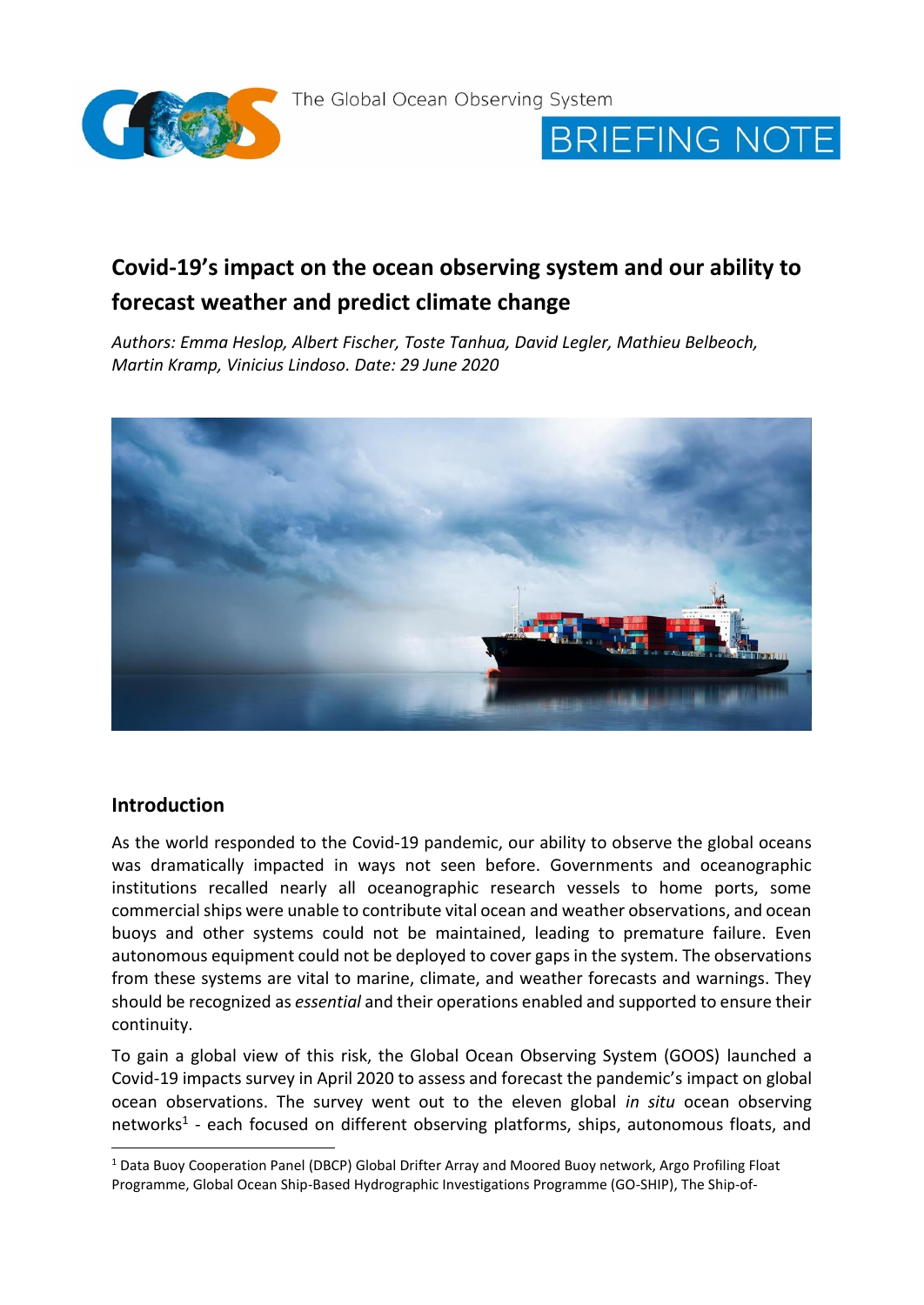coastal based stations - that make up GOOS. The survey assessed the situation across the full range of essential climate and ocean variables that are vital to an array of users, from weather forecasting to commercial shipping, from global policy to addressing climate change.

#### **Immediate impacts on ocean observing activity**

The ocean is a harsh environment for scientific instruments. "There is a real risk that equipment will fail, resulting in the loss of both data and potentially the equipment itself, like the moorings," explains Johannes Karstensen, co-lead of the OceanSITES time-series network. The loss of even a single one of the over 300 operational moorings could mean a gap of two to five years of data. Karstensen said that "30-50% of moorings will be impacted by the pandemic, and some have already ceased to send data. Considering that this equipment not only sends vital information for the ocean economy but monitors long-term climate change, it is clear that maintenance missions need to be prioritized as an essential activity in the context of Covid-19 regulations."

## *"There is a real risk that equipment will fail"*

Perhaps most strongly affected by the Covid-19 pandemic were the observing operations within the Ships of Opportunity Programme (SOOP), which uses commercial and other nonscientific vessels to take vital ocean measurements. Scientific 'ship riders' normally deploy the observing instruments, but Covid-19 restrictions mean that they can no longer operate aboard. Consequently, 90% of the normal flow of data from these ships has stopped.

Four valuable full-depth ocean surveys of over a dozen different water characteristics such as temperature, salinity, and chemistry, completed only once per decade by the GO-SHIP network, were cancelled. Surface carbon measurements from ships, telling us about the evolution and fate of greenhouse gases, have also effectively ceased.

In addition, vital marine meteorological observations taken from ships, often commercial ships of opportunity, that flow to national marine and weather centres have shown a 6-10% decrease in observations, and the Automated Shipboard Aerological Programme (ASAP) which provides a column of atmospheric data above partner vessels, reported a loss of 10- 15% of the observations.

The slowdown in deployment and maintenance of autonomous instruments, such as drifting buoys, drifting floats and underwater gliders, is equally challenging. Though these instruments are more resilient, operating autonomously for months to years after being deployed, they need regular maintenance and deployment, and are also impacted by pandemic restrictions. Within the last month a worrying 10% reduction in the flow of data from the Argo profiling float network has been detected. While it is too early to tell to what extent this is due to Covid-19, the very low level of recent Argo float deployment compounds the situation, and this cannot be immediately remedied.

Ocean observing stations at the coast, such as sea level gauges and high-frequency radar, have largely maintained critical functions, with many individual operators maintaining data

Opportunity Programme (SOOP), Voluntary Observing Ships (VOS), Automated Shipboard Aerological Programme (ASAP), Global Sea Level Observing System (GLOSS), International High Frequency Radar (HF-Radar Network), OceanSITES Open-Ocean Timeseries (OceanSITES), OceanGliders, Animal Borne Ocean Sensors (AniBOS).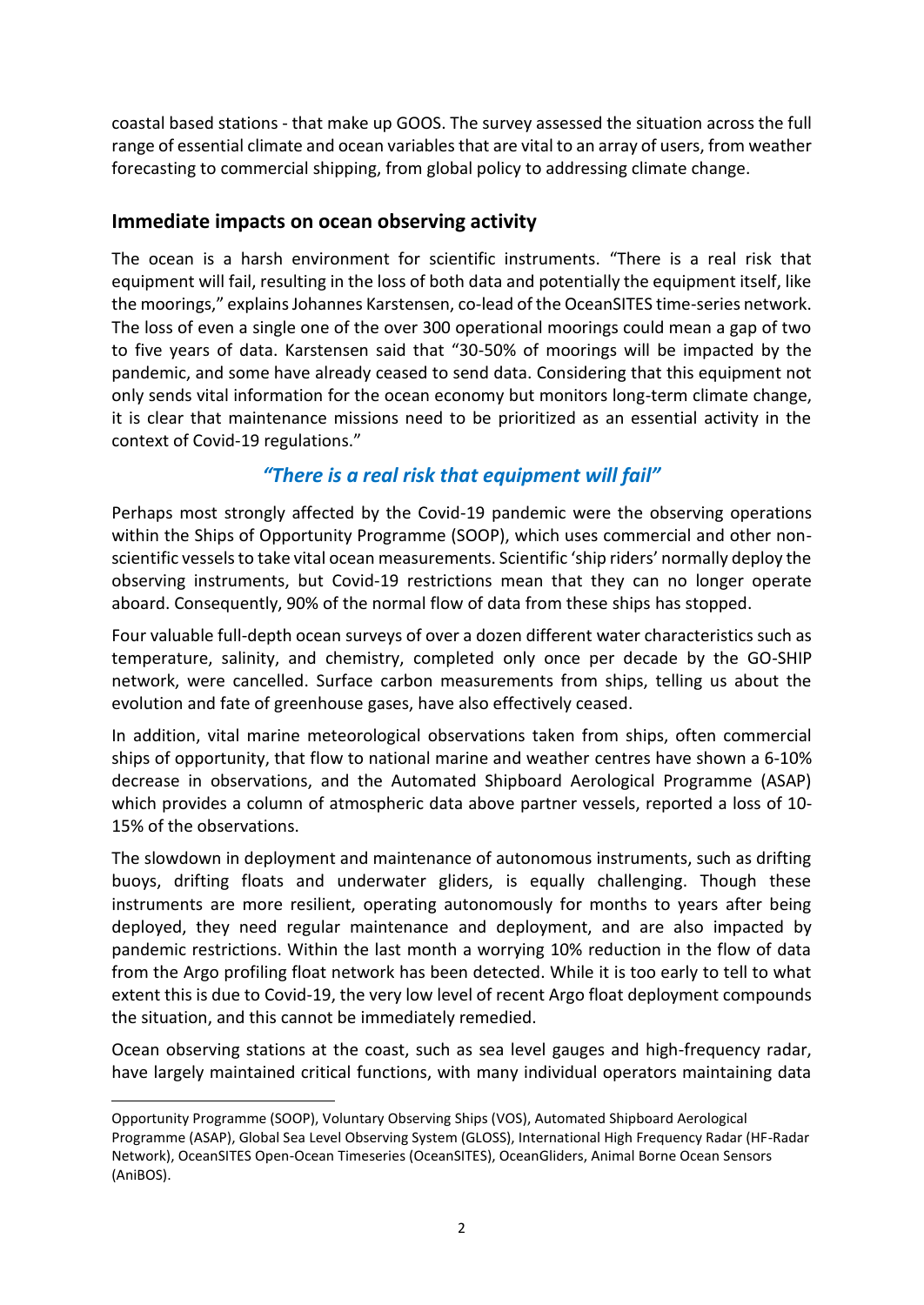flow whilst working from home under lockdown restrictions. This is particularly vital as the sea level observations from the Global Sea Level Observing System (GLOSS) provide an underpinning to the tsunami warning system, and data for many coastal marine and climate applications. Many operators have however been prevented from undertaking the routine maintenance that keeps the system running, leading to the premature failure of some monitoring stations. GOOS believes it is crucial that the global ocean observing system operations are considered *essential* so that these operators can deploy and maintain their instruments.

## *"In situ observations and ocean forecasts are saving lives"*

Enrique Alvarez Fanjul, Head of Physical Oceanography Department at Puertos del Estado in Spain says that "in situ observations and ocean forecasts are vital information that we need to provide daily to our ports. This is saving lives and allowing us to avoid risky situations during storms."

## **Outlook and risk through 2020**

The global ocean observing system has shown resilience to the immediate impacts of pandemic-related shutdowns, as global observing networks were well-maintained going into the crisis and increasingly reliant on autonomous observing instruments. However, Covid-19 restrictions have already reduced the level of deployments needed to maintain a sustained flow of weather and climate forecast data (see table). Without urgent international action to support ocean observing operations, by the end of the year, we could see further significant disruptions with potentially devastating consequences.

Almost all work to maintain vital mooring arrays that monitor major ocean currents and critical air-sea exchanges for ocean and weather prediction and climate have been cancelled since mid-March. Although some operators have been able to reduce the frequency of observation to preserve battery life, a number of moorings are still at risk of failure in the coming months.

''The tropical moored buoys are indeed important for both our analysis and coupled weather forecasts" says Magdalena Alonso Balmaseda, Head of Earth Predictability Section at the European Centre for Medium-Range Weather Forecasts (ECMWF), "including our ability to accurately predict ENSO and its consequences."<sup>2</sup>

The data flow from Animal Bourne Ocean Sensors (AniBOS) network in the Southern Ocean will suffer a decline of order 70-80 % next year, as countries that normally undertake missions in Antarctica have limited their operations due to resource and health considerations. The Southern Ocean is a harsh environment and sparsely sampled, and the reduction in observations from marine animals will impact weather prediction models.

Autonomous observing platforms such as the drifting buoys (DBCP), drifting floats (Argo) and underwater gliders (OceanGliders) are also affected by the cancellation of research vessel missions. Although autonomous platforms can remain active for months to years<sup>3</sup>, the

 $2$  See Fujii et al., 2015 and Zuo et al., 2019.

<sup>3</sup> Nature GeoScience - https://doi.org/10.1038/s41561-020-0597-y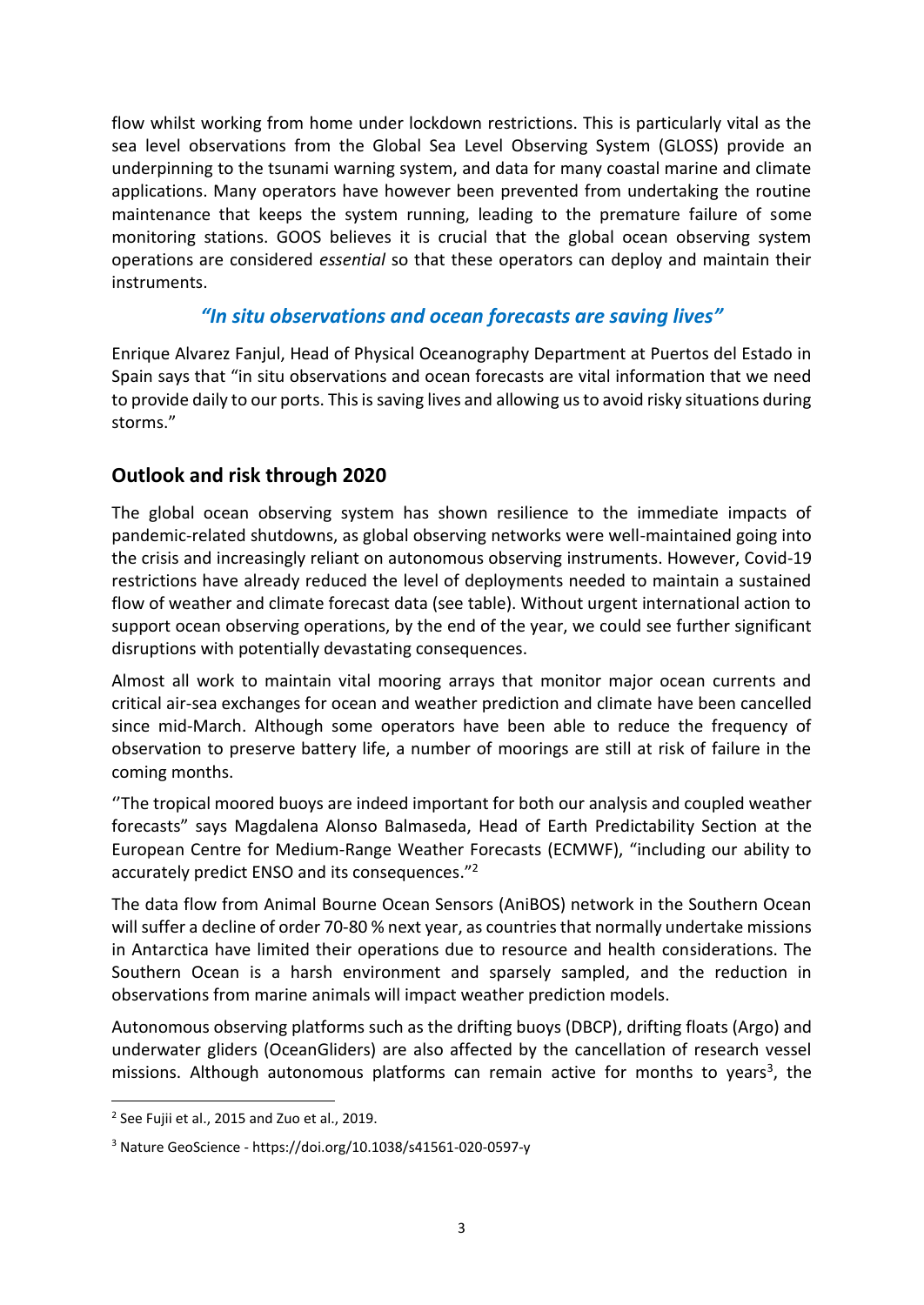constellation of global observing arrays requires continuous deployments to maintain their levels of service.

The Argo network is reliant on research vessel cruises for reseeding the array, and rates of deployment have significantly decreased in recent months (see table). In May, only ten floats were deployed, against the eighty per month required to maintain the array. If current levels of deployment continue the network could decline 10-15% by year end, with potentially sparse coverage in areas where more floats are close to the end of their lifespan [\(map\)](http://www.jcommops.org/ftp/Argo/Maps/age-hotspots.png).

"A 10% drop of Argo could really hurt us in ocean analysis but also in our coupled oceanatmosphere forecasting system," says Hao Zuo, Senior Scientist at ECMWF.

| <b>Networks</b> |                            | <b>Deployment 2020</b> |              |            | <b>Deployment</b><br>required to<br>maintain array | <b>Predicted status of array</b><br><b>Dec 2020</b> |                          |
|-----------------|----------------------------|------------------------|--------------|------------|----------------------------------------------------|-----------------------------------------------------|--------------------------|
|                 |                            | Mar                    | Apr          | <b>May</b> | <b>Monthly</b>                                     | 50% normal<br>deployments                           | <b>No</b><br>deployments |
|                 | Global surface<br>drifters | 58                     | 41           | 25         | 80                                                 | $-20%$                                              | $-40%$                   |
|                 | Argo floats                | 51                     | 21           | 10         | 81                                                 | $-10%$                                              | $-15%$                   |
|                 | Underwater<br>gliders      | 10                     | $\mathbf{1}$ | 5          | 20                                                 | -50%                                                | $-100%$                  |

*Data source, [www.jcommops.org](http://www.jcommops.org/)*

The global drifter array, which provides vital sea surface measurements to national weather prediction centres, was at full capacity when the pandemic took hold and is not solely dependent on research vessels for deployments. In the last 2 months it has deployed instruments from Navy vessels and is also planning to use private sector vessels, however only 31% of the drifters typically required to maintain critical function were deployed in May. If this continues the network could decline by 20% by the end of the year, with greater potential for regional gaps near strong ocean currents [\(drifter array forecast\)](https://www.aoml.noaa.gov/phod/graphics/dacdata/forecast90d.gif).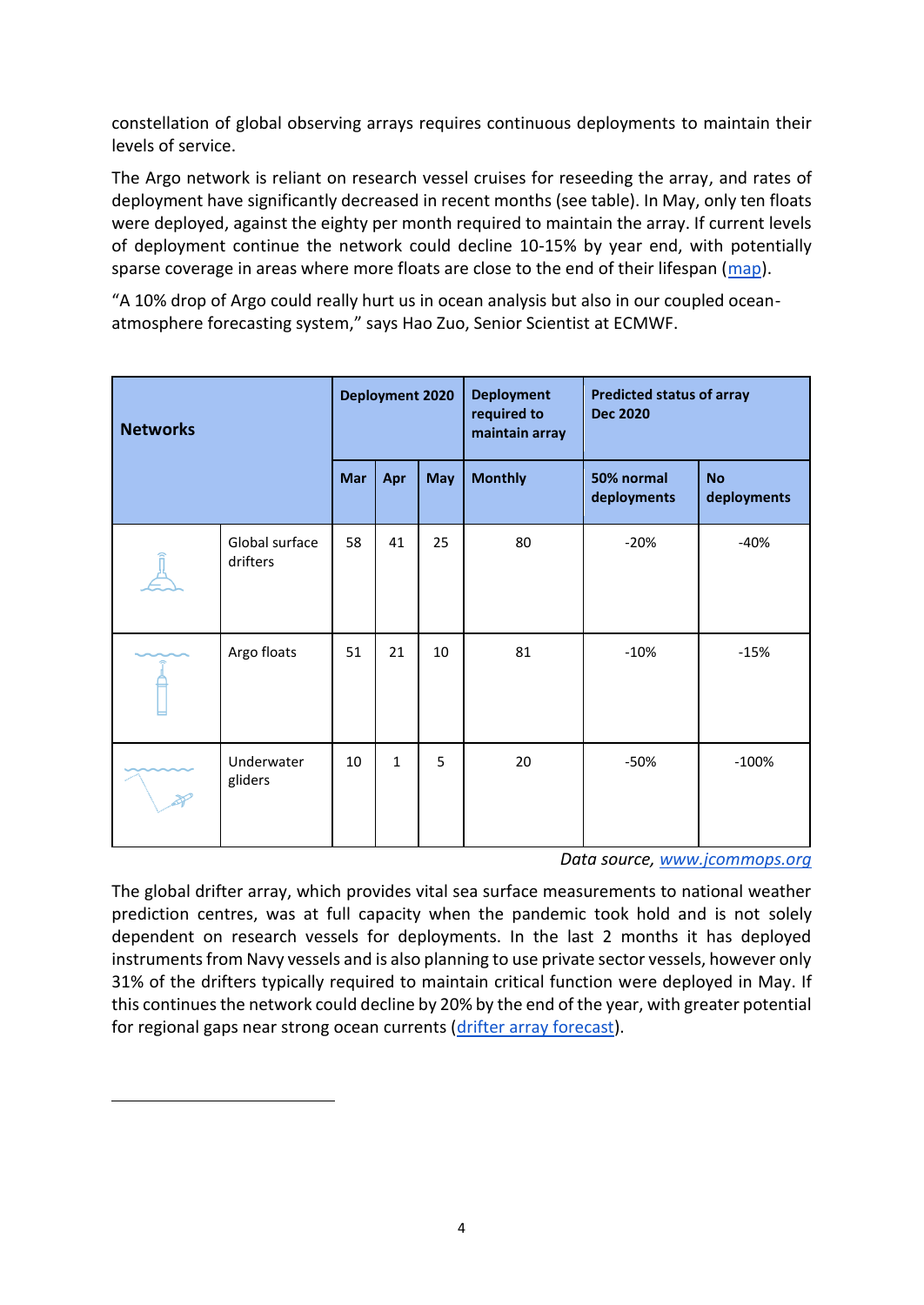# *"The weather forecasting systems will run off the rails if they don't have the surface pressure information over the ocean to constrain them"*

"The weather forecasting systems will run off the rails if they don't have the surface pressure information over the ocean to constrain them," said Lars Peter Riishojgaard, Director of the Earth System Branch at the World Meteorological Organization (WMO). "We cannot do reliable forecasting without this piece of information coming straight from the ocean via these drifting buoys."

The Atlantic may not be impacted as quickly as other areas, in part due to the mitigation action of the Ronald H Brown *(see box)*. However, we need careful re-seeding of the Argo and DBCP networks, especially in the tropical and southern ocean where gaps can rapidly develop.

A number of nations are planning to restart research vessel operations in July and August (e.g. Australia, Finland, Belgium, Netherlands, New Zealand, Germany and US) as restrictions ease. However, there is real concern that research vessel operations may not resume in some regions. In addition, vessel operators are also now working with new Covid-19 protocols - for example quarantine periods, operating to and from the same home port, and operating with minimal crew - greatly limiting vessel capabilities.

The observing system is working actively to secure operations: the DBCP drifter network has a number of deployments planned and the SOOP network is in dialogue with the shipping companies to potentially train their personnel to launch the XBT instruments. Even so, with research vessel operations likely impacted through 2020 and possibly into 2021, it is vital that careful prioritisation and planning be undertaken across national research vessel fleets to ensure we do not compromise essential climate and weather prediction datasets.

Other impacts not yet fully quantified are in the supply chain of instruments and sensors, due to the closure of instrument manufacturers and border restrictions. GOOS and the global ocean observing networks will work together to assess these risks more fully and develop actions to maintain function and strengthen the system moving forward.

**Action by observing system operators to reduce the immediate impacts of Covid-19 on the ocean observing system - some examples**

- The science team aboard the oceanographic research vessel *Ronald H. Brown* proactively prepared and deployed over fifty autonomous instruments, including ocean drifters and profiling floats, across the South Atlantic and Caribbean, to ensure that measurements vital to climate and weather prediction would continue to flow as the vessel received instructions to return immediately and directly from Cape Town, South Africa, to home port Norfolk, VA, USA.
- The Continuous Plankton Recorder (CPR) activity has remained partially operational, as implementers pre-prepared CPR cassettes and took them home during lockdown.
- The GLOSS sea-level network worked to ensure continuous data flow from home. "We hope we can continue delivering the operational services as we have done for the last 25 days since the state of emergency was declared, provided there are no relevant problems at the stations. Data are transmitted each minute to harbor operators, tsunami warning systems and the storm surge forecast system."
- Some sampling is remotely configurable for the open ocean moorings "we have slowed the sampling rates and have begun to identify the hardware at risk, but do not yet have full mitigation strategies."
- Voluntary Observing Ships (VOS) Port Meteorological Officers (PMO's) have worked with Ships Officers via email to remotely calibrate their instruments.